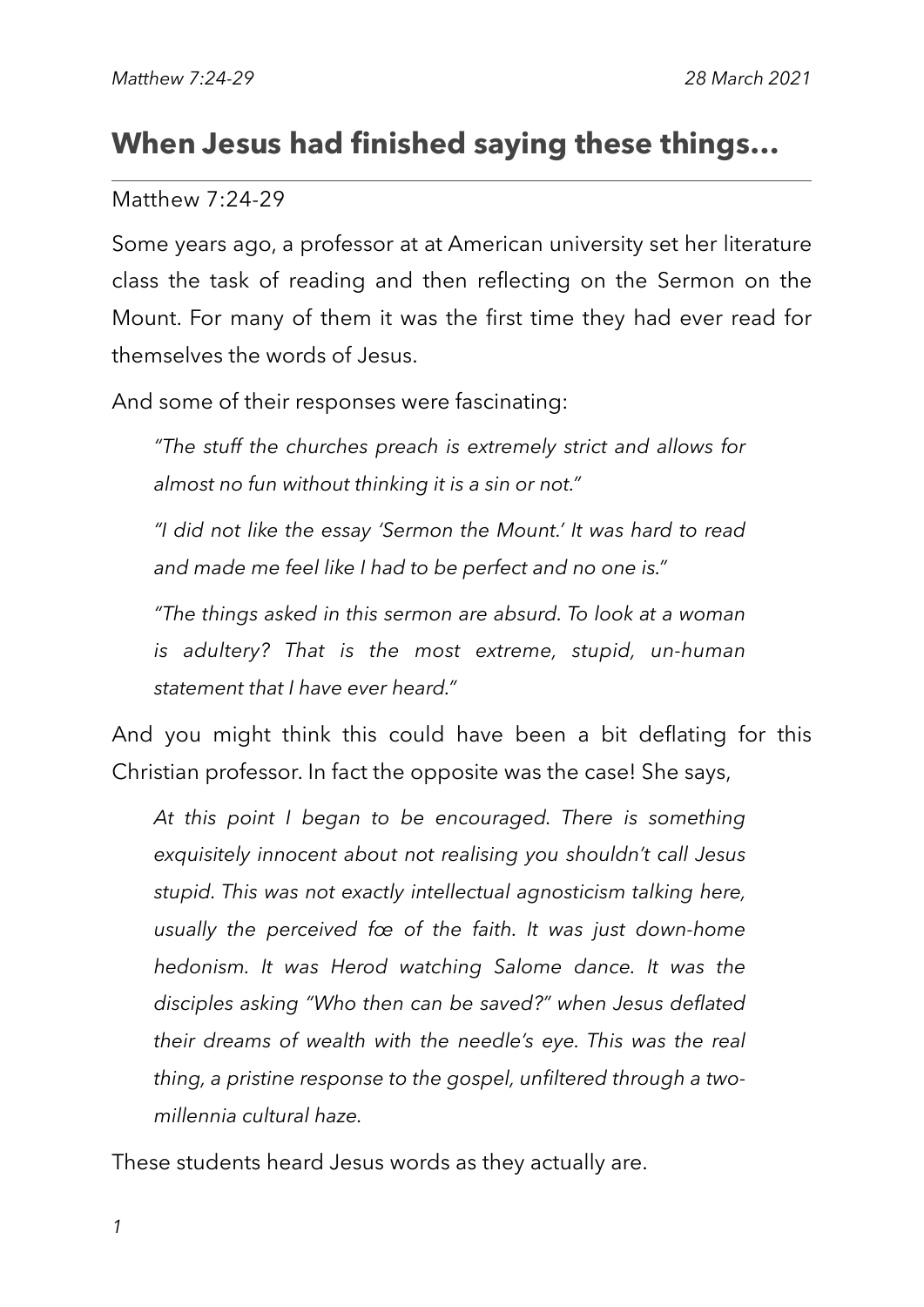For when you actually pick up and read what Jesus actually says in this famous Sermon, you can't help but notice that most of it *is* totally bonkers! Here are some of the things we've heard Jesus say:

• True blessing belongs to the spiritually bankrupt and the persecuted. Chapter 5 was full of doozies:

- Cut off your hand if it is a danger to your holiness.
- Be unrelentingly generous to those who want to take advantage of you.
- Love your enemies. Oh and don't just do the best you can, be *perfect,* just like God.

Oh, and while we're at it:

- You should call the God of the universe your Father and expect that he will listen to you and answer you when you pray.
- Do all your best work in secret so that no one except God can see.
- Jesus says that you if you really want to know how to live a godly life, go out into a field and take some life advice from the flowers and the birds.

And the stakes are high: all of these things are a matter of life and death. Ignore what Jesus says and you're headed towards judgement and destruction. Jesus teaching spans heaven and earth, from every little moment of our lives to our eternal futures.

There is a culturally hazy view of Jesus' teaching that sees the Sermon on the Mount as common sense that we can all agree on. But on closer inspection, you simply cannot reduce the Sermon on the Mount to *good advice* or *mere ethical teaching*. Jesus preaches the sort of stuff that gets you crucified. It really does sound like something out of this world: and maybe it is.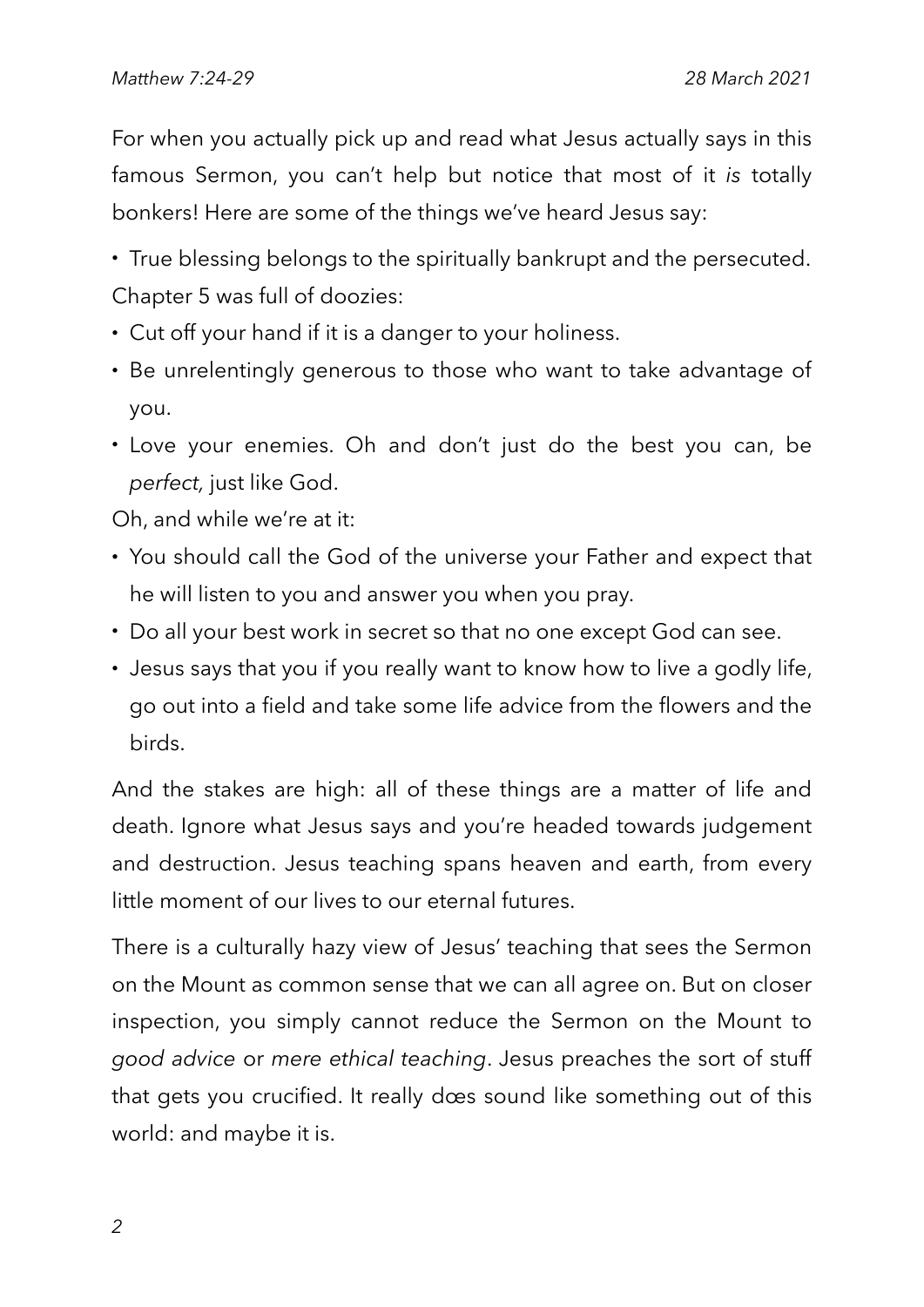And so as Jesus concludes his Sermon, and as we read of the crowds response, we find ourselves needing to reckon with what Jesus has spoken to us, and how we must respond. We need to consider the *nature of Jesus' words*, and *the necessity of our response.*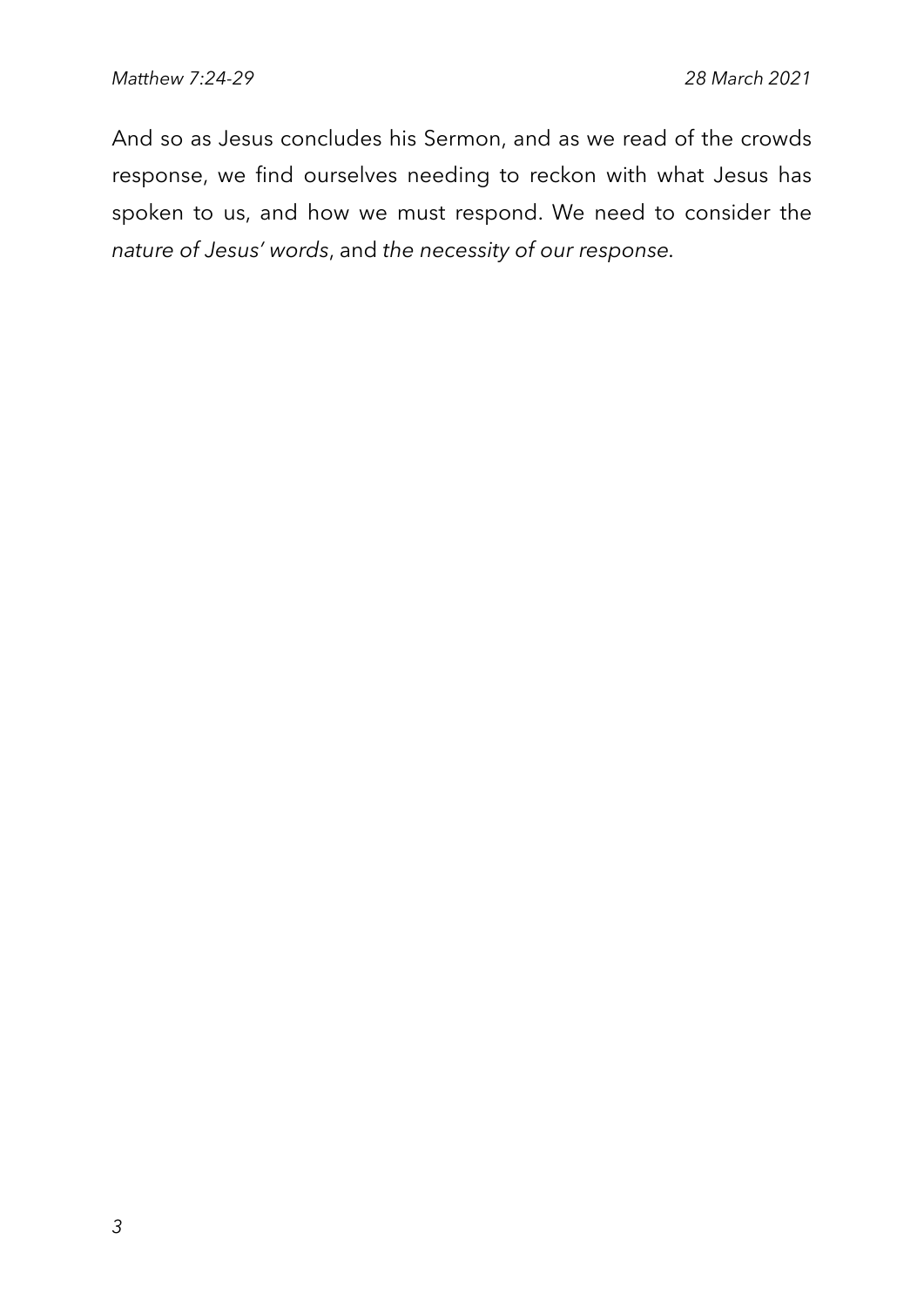# **The Nature of Jesus' Words**

So firstly, we need to consider the nature of Jesus' words. And as Jesus describes his words his words as a *rock* in this final parable, there are three aspects of Jesus' words that come to the fore.

### *The come with Divine Authority (The Unqualified "I")*

Well, number one. As Jesus speaks we must recognise that Jesus' words come to us with divine authority. The authority of Jesus' words, of course, is the most striking thing to the listening crowds. Having heard Jesus' speak they are amazed *because he taught as one who had authority, and not as their teachers of the law.*

The whole Sermon drips with authority. Jesus announces blesing from the mountaintop in the same way that God spoke blessing from the mountaintop through Moses. All through chapter 5, Jesus places himself right next to the authoritative words of the Law. Without qualification Jesus says, "You have heard it was said…but *I* say to you!"

And now we see exactly the same thing in our passage for today. Again the focus is entirely on Jesus. Anyone who hears these words of *mine* and does them is truly wise. And as Jesus describes his words as a *rock* it echoes the repeated refrain of the Psalms:

*The LORD is my rock, my fortress and my deliverer; my God is my rock, in whom I take refuge, my shield and the horn of my salvation, my stronghold. (Psalm 18:2)*

In the Sermon On The Mount, Jesus does not speak as a teacher or even as a prophet. But as Lord and God!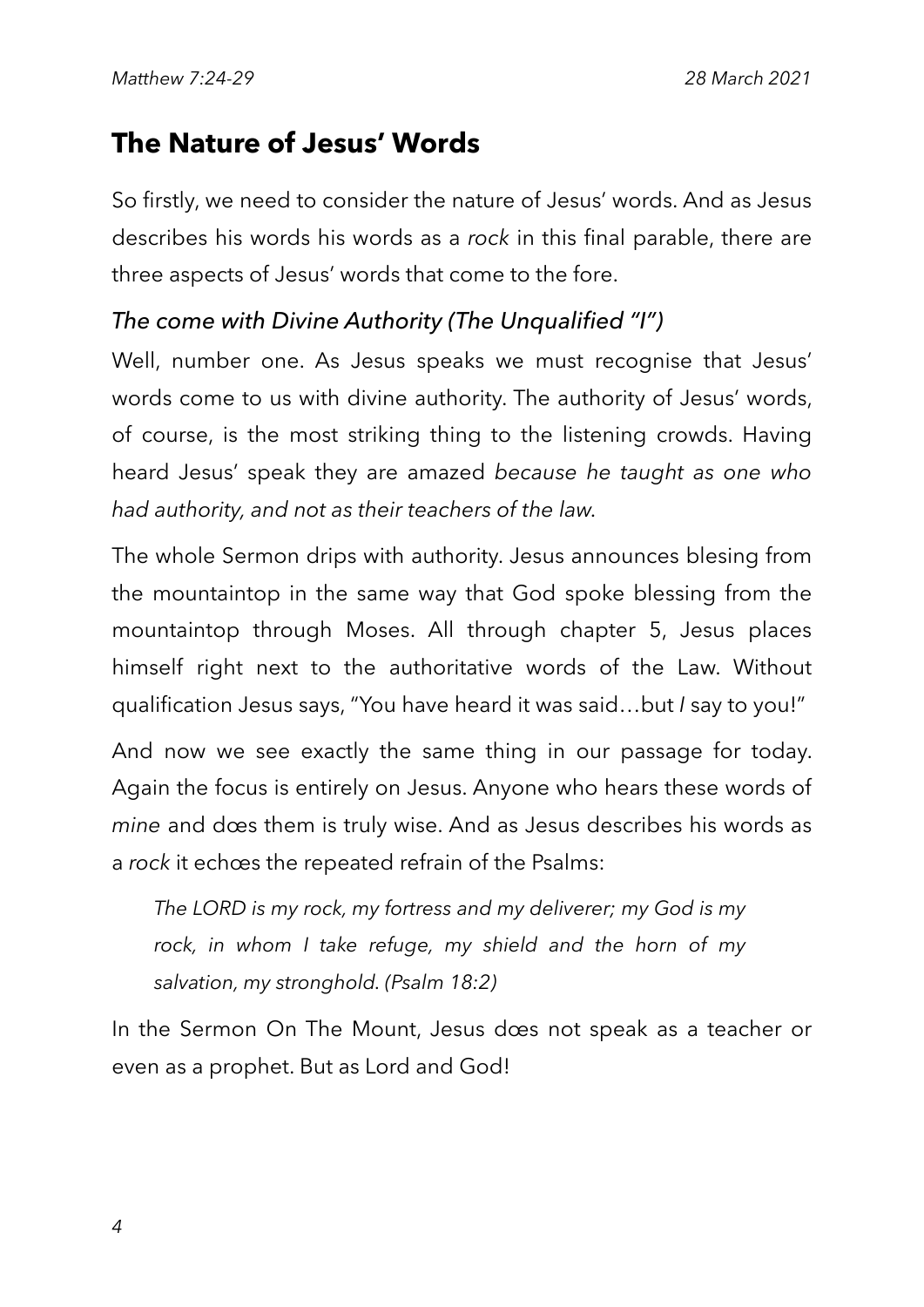## *They are Demanding (The Unqualified "do")*

And just as these words come from the *Lord*, they are demanding of *us*. Last week we considered that the Sermon on the Mount is demanding in the sense that it is hard. This week, however, Jesus shows us that they are demanding in the sense that they *require a response*.

Jesus says, the truly wise person hears Jesus' words *and puts them into practice*. Jesus' words are *practical* and they speak directly into the mess and the muck of our everyday lives. Again image that Jesus uses in this final parable teaches us this. Jesus' words don't drift around in the clouds as abstract ideas to be contemplated. Jesus says they are a **rock** to stand on, and a **foundation** upon which you can get on and *build* everything you say and do and think in every sphere of your life.

And so without qualification, Jesus simply tells us to do what he says. If you need to reconcile with someone drop everything and go and do it. If there is deep-rooted sin in your life, get on with it and deal with it. If you are going to give, or pray, or fast, don't wait until there's a crowd, do it *now*!

Jesus words in the Sermon on the Mount are the original "Just do it."

These are words not to be dissected in an essay but done in the world.

Listen and *then* live them out.

Jesus says, *hear these words of mine and put them into practice*.

## *They are a Firm Foundation (The Unqualified promise)*

Then thirdly, as Jesus words come to us with all the weight of his divine authority, and with their demanding practicality, they also come with a promise: Jesus says, if you build on my words *you will stand*.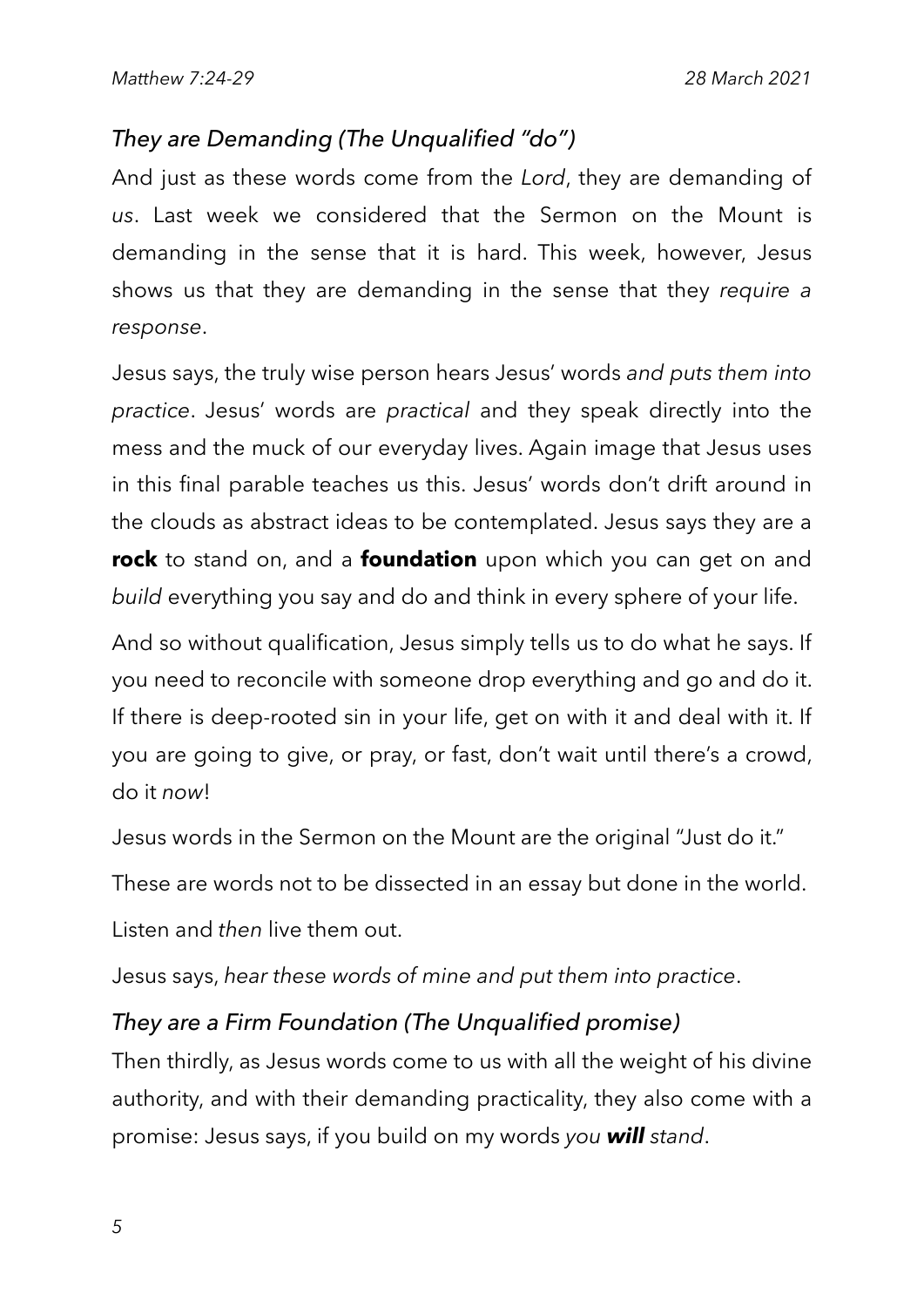Once again we find a vein of gospel gold. For Jesus doesn't qualify this promise by saying that if we build a strong house, or a big house, or an impressive house *then* we will stand. It is not the quality of our building that counts, it is our **foundation**.

Once again we see that the real target of Jesus' teaching is not *un*righteousness, but *self-*righteousness.

The real problem according to Jesus is the way that we can minimise God's good commands to give the appearance of righteousness as a mask for our own self-centredness. And we can perform our devotion in front of other people to give the appearance of piety as a mask for our own pride. And we can set ourselves up as judge over others to avoid facing up to our own sin.

And like the false disciples who come before Jesus and appeal to what they have done — "Lord, didn't *I* prophecy, didn't *I* cast out demons, didn't *I* do many miracles." — if we try to stand before Jesus on our own two feet, his words **will** become the for us the measure by which we are judged and we **will** be cast away from his presence.

If after listening to Jesus we get on with building our lives upon our own works, or wealth, or wisdom, chasing after our selfish dreams and our sinful desires, when the storms roll in, our lives will crumble before our eyes. And so Jesus ends the whole Sermon with the foreboding words: *and it fell with a great crash*.

But the person who humbly recognises that they are poor in Spirit, and who hungers and thirsts for righteousness; Jesus says, "you're blessed." And for the person who prays for forgiveness, and who faces up to their own sin before casting a critical eye at those around them. He says that we have a Father in heaven, who gives and forgives and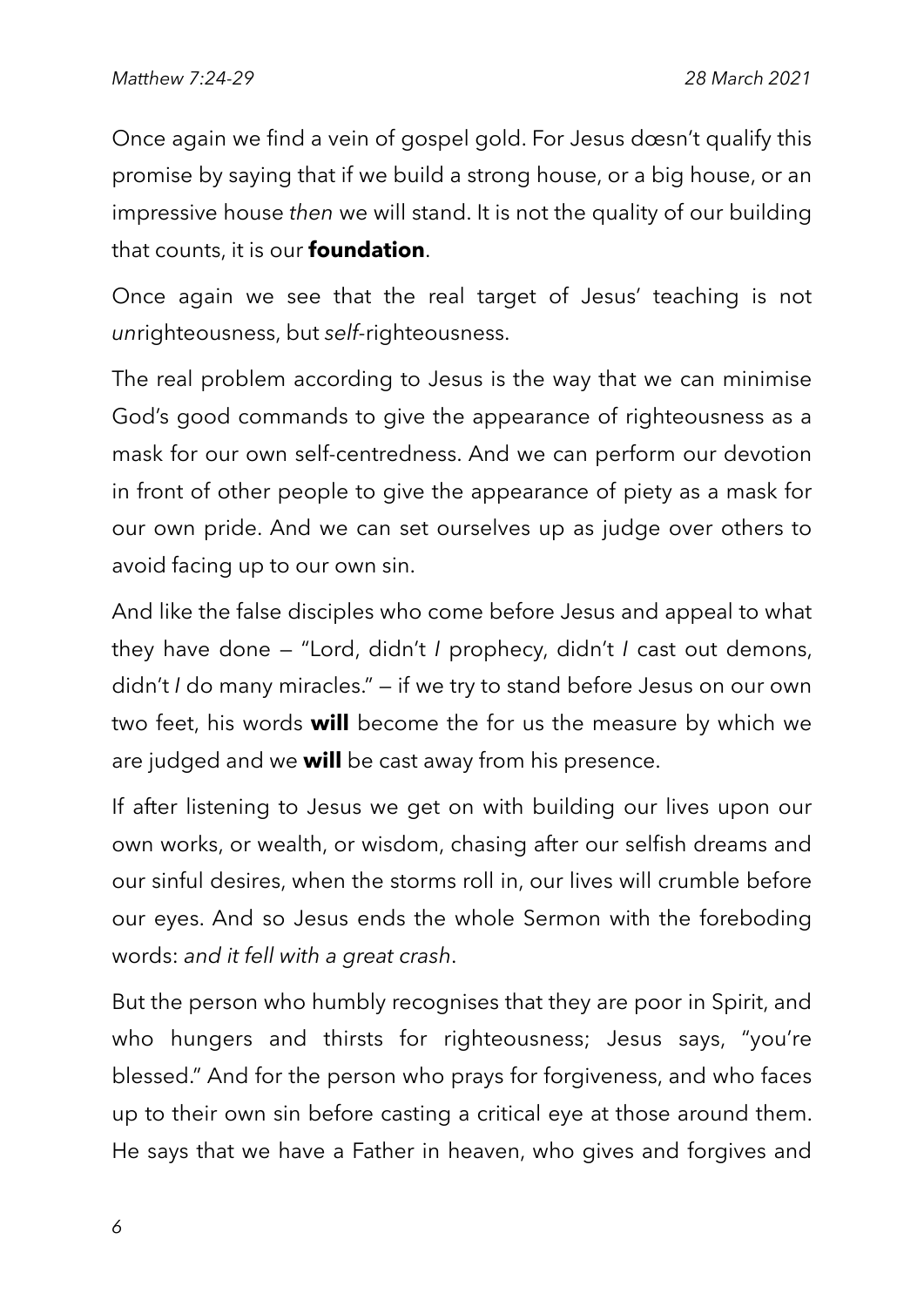protects us. And though following Jesus doesn't mean freedom from the storms of this life, He says that when the winds rage and the waves surge against us we will somehow find the strength to extend mercy, to remain pure, to make peace, and even suffer for the name of Jesus.

And before the judgement seat of God we will not be so foolish to appeal to anything we have done, but we will point to Jesus, and *his* works, and *his* wealth, and *his* wisdom. We will sing:

*My hope is built on nothing less than Jesus' blood and righteousness. I dare not trust the sweetest frame, but wholly lean on Jesus' name.*

And on Christ the solid rock we will *stand*. For as we hear the words of Jesus it makes all the difference that they are the words of *Jesus*. And when we receive them with faith, we will find that they come with his divine power to actually *produce in us* what they demand.

And so Martin Luther comments on our passage for today:

*"The Word possesses such power wherever seriously considered, heeded, and put into practice, that it never remains barren of fruit. It always awakens new thoughts, new pleasures and devotions, and cleanses the heart and its meditations."*

To the person who responds to Jesus' words with faith and obedience, Jesus' words are not a threat hanging over our heads, nor are they a mountain we must climb to ascend up to God. They are a rock. They are solid ground. They are a firm foundation. And so the question is, what are *you* building on?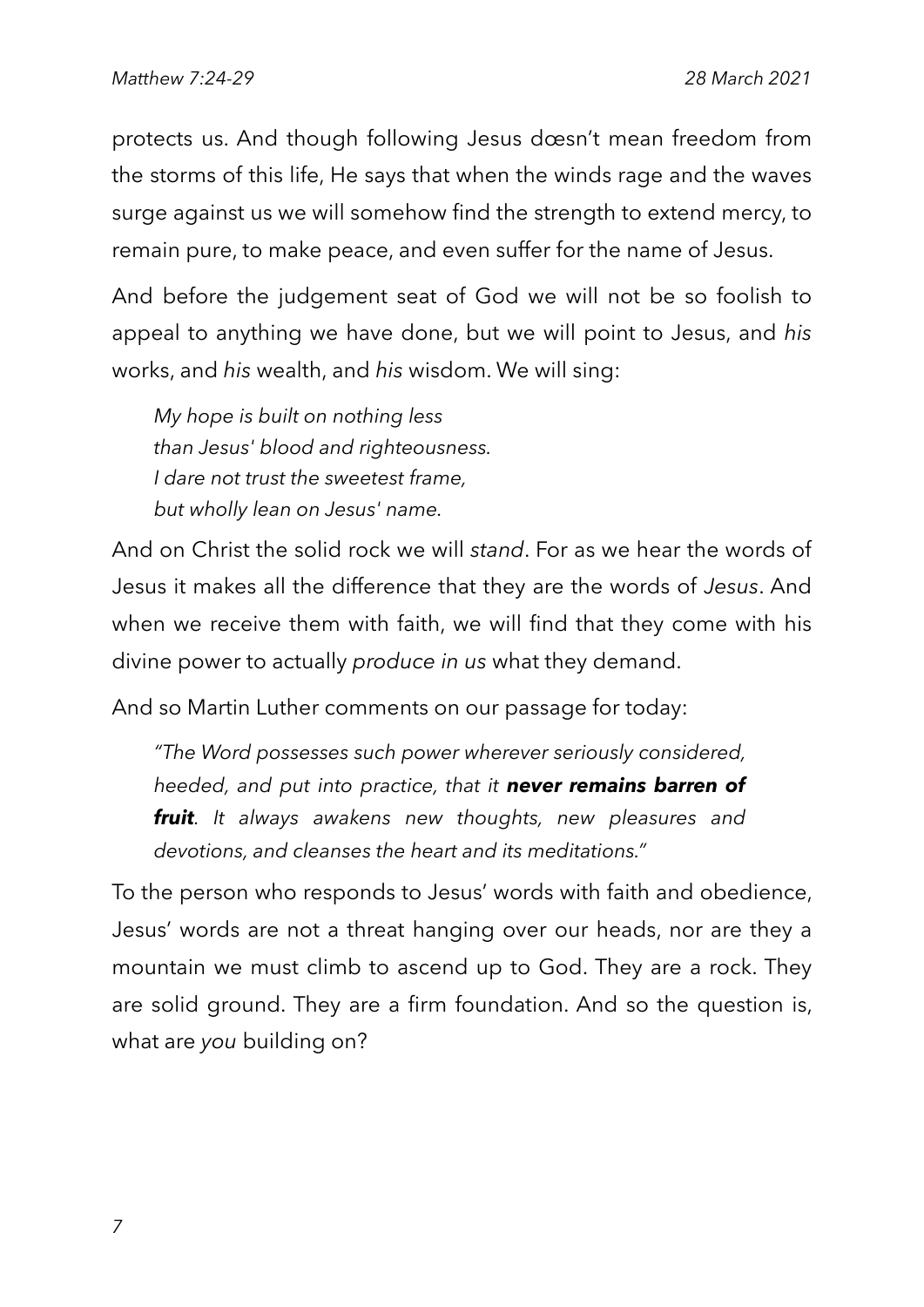# **The Necessity of Our Response**

And so given the nature of Jesus' words it is absolutely necessary that we respond.

It's so interesting the way that Matthew records the response of the crowds. Matthew said they were *amazed* by the words of Jesus. Which is tantalisingly ambiguous isn't it?! Was their amazement the end of the matter? Or did it lead into the hearing and putting into practice that Jesus commends? Were they simply fascinated? Or did they have faith?

Well, whatever the crowds did when they went home, the ambiguity of those final verses actually turns the question over to us. Now that Jesus has spoken how will you respond? Will you wisely build on this foundation or will you foolishly continue to build upon the shifting sands of self?

And for each of us, real wisdom will require listening again and again to Jesus' words and prayerfully asking for God to show us how we can put it it into practice. But to get us started along that track, I have a quick-fire seven suggestions from all we have considered in the Sermon on the Mount.

Here we go:

#### *1. Soak in the story*

The sermon on the mount is not just a list of commands. The commands of Jesus are given in a framework that very much reflects the story of the Bible. In the Beatitudes we saw a *movement* **from** poverty of Spirit **to** purity in heart. Jesus picks up all the Law and the Prophets from the past and says he has come to fulfil them in the present. Jesus looks around the world and sees a world made by his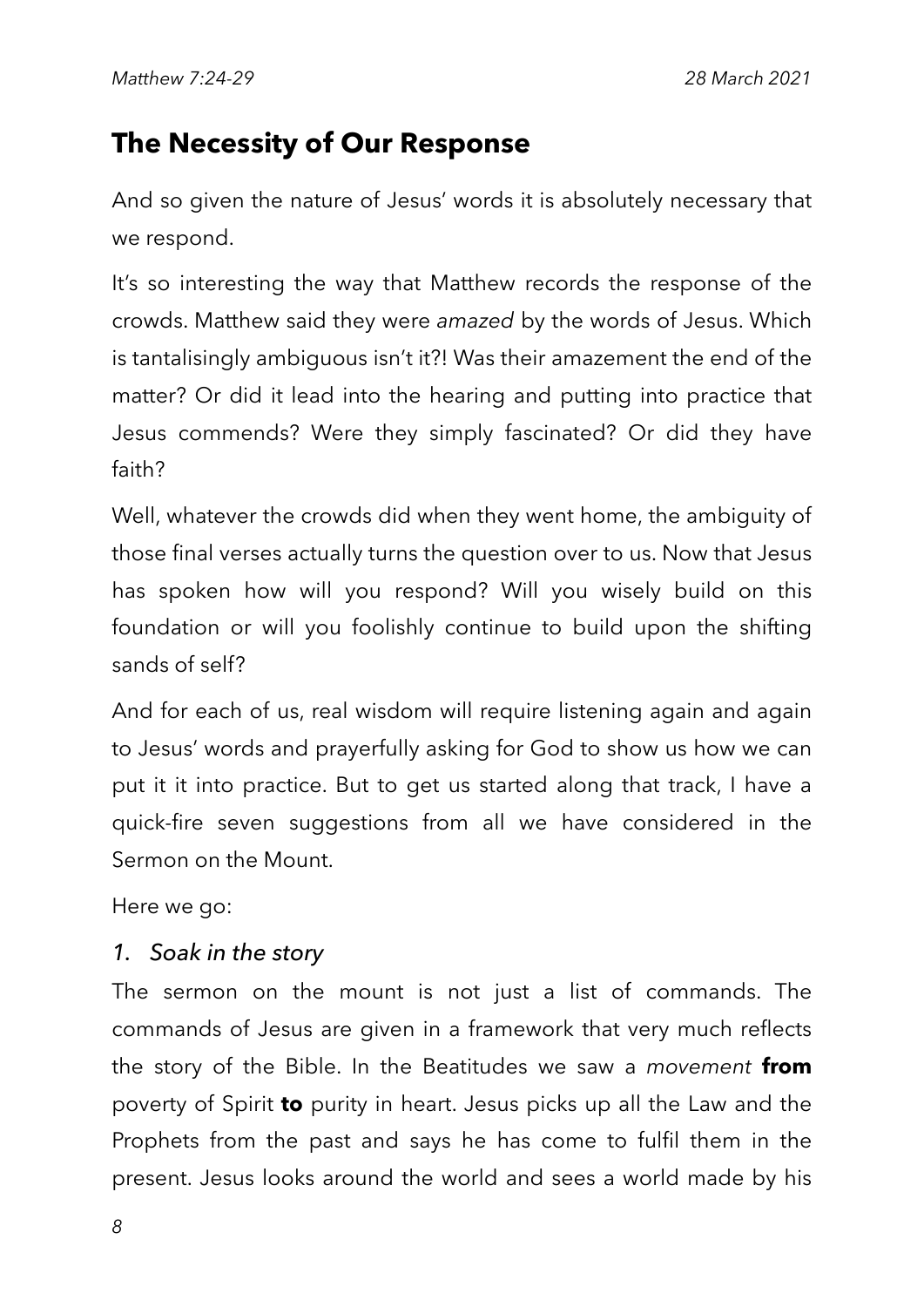Father, and cared for by his Father, and he invites us to see the world the same way. And Jesus lifts our eyes to a future including and beyond judgement day.

And if we are to live us Jesus calls us to live, we must see the world as Jesus sees the world. We must soak ourselves in the story of Scripture rather than the social media story, or the Netflix story, or the front-page story, or the middle-class Aussie story. The story of the gospel, and it's life-changing power must be so real to us that we really can look at a flower and see the Kingdom! That we can see the birds in the sky and learn the lesson that God has our back.

In Acts 5, Peter and the apostles have been thrown in jail for preaching the gospel and they are brought before the high-priests and it seems as if their life is hanging in the balance. And yet when questioned by the high priest Peter responds with *the story*:

*We must obey God rather than human beings! The God of our ancestors raised Jesus whom you killed by hanging him on a cross. God exalted him to his own right hand as Prince and Saviour that he might bring Israel to repentance and forgive their sins. We are witnesses of these things, and so is the Holy Spirit, whom God has given to those who obey him.*

The apostles see the story so clearly. And they know they are now *part of the story*.

And Jesus invites every single one of us to enter into this story, to be witnesses to the exaltation of Christ and the salvation of sinners. And if we want to obey God and not human beings, we too must be soaked in the Grand Story of the Kingdom, and not in the little stories of this world, or our own stories about nothing.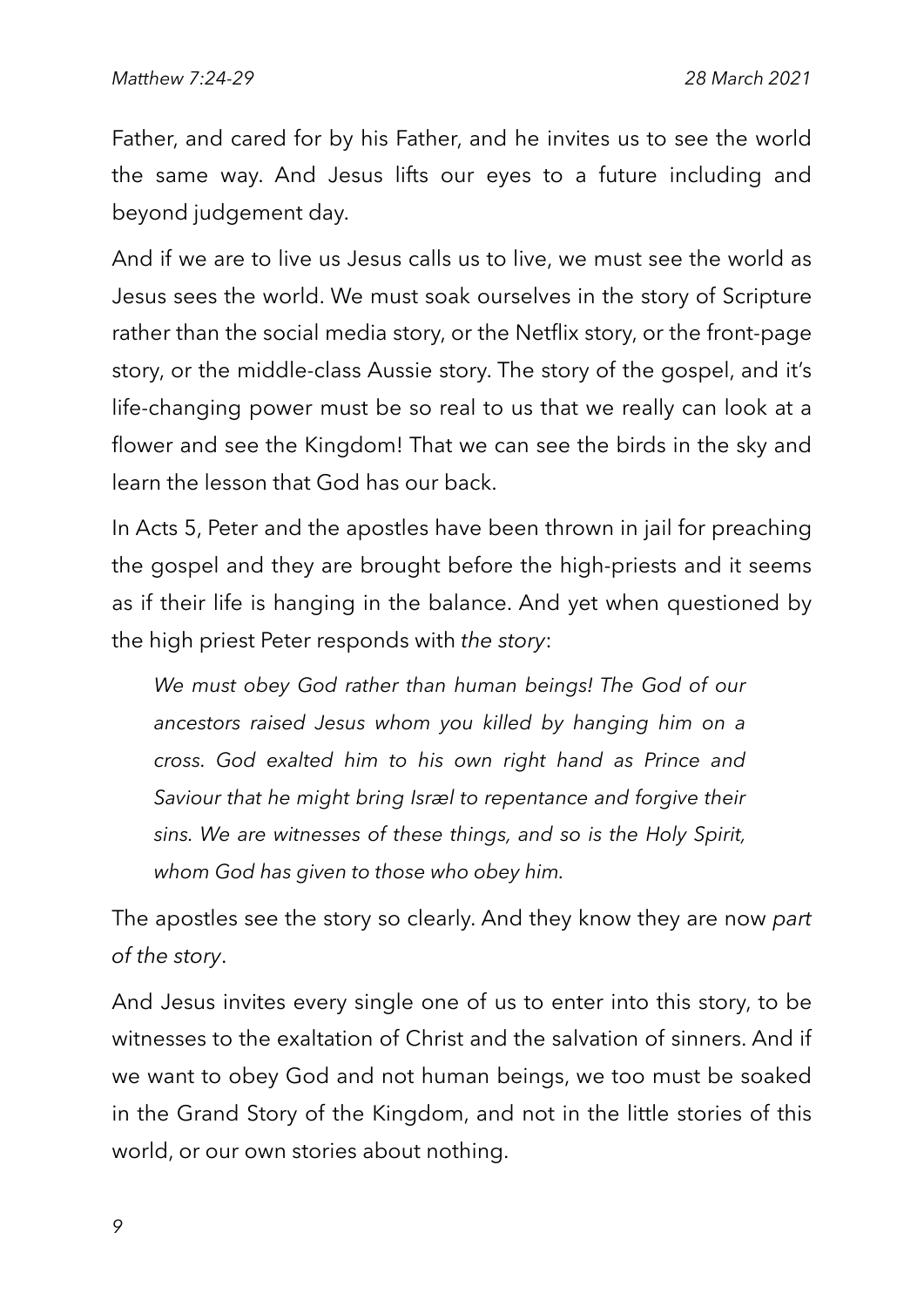## *2. Spice up your life*

And if we do really soak ourselves into the story of the Kingdom, well, life will get interesting. So, number 2, responding to Jesus will mean spicing up your life.

In Acts 5, we see that the apostles can't help but proclaim the gospel in every situation they find themselves. They're in prison, oh have you heard about Jesus. Before the high priest, now has anyone told you about Jesus. They are sent into the streets, hey everyone! We have the best news you have ever heard!

Because the early Christians dared to speak the name of Jesus, and had the courage to walk the Way of Jesus, they were flung out from Jerusalem to the ends of the earth, and some of them even to their death. And yet through their witness the world was transformed by the power of the gospel.

I know there are people in our church who have come alongside friends and neighbours in very difficult situations, and it has brought mess and stress into your own life.

And I know there are people in our church who speak about Jesus in their workplaces or in their families and suffer because they follow him.

But Jesus says, *blessed are the peacemakers*. He says, *blessed are those who are persecuted because of me.* For though you may have given up your comfort you have found yourself right in the thick of the Kingdom.

Brothers and sisters, let us spice up our lives by seeking that sort of Kingdom life — so that others will get a taste of the goodness of God.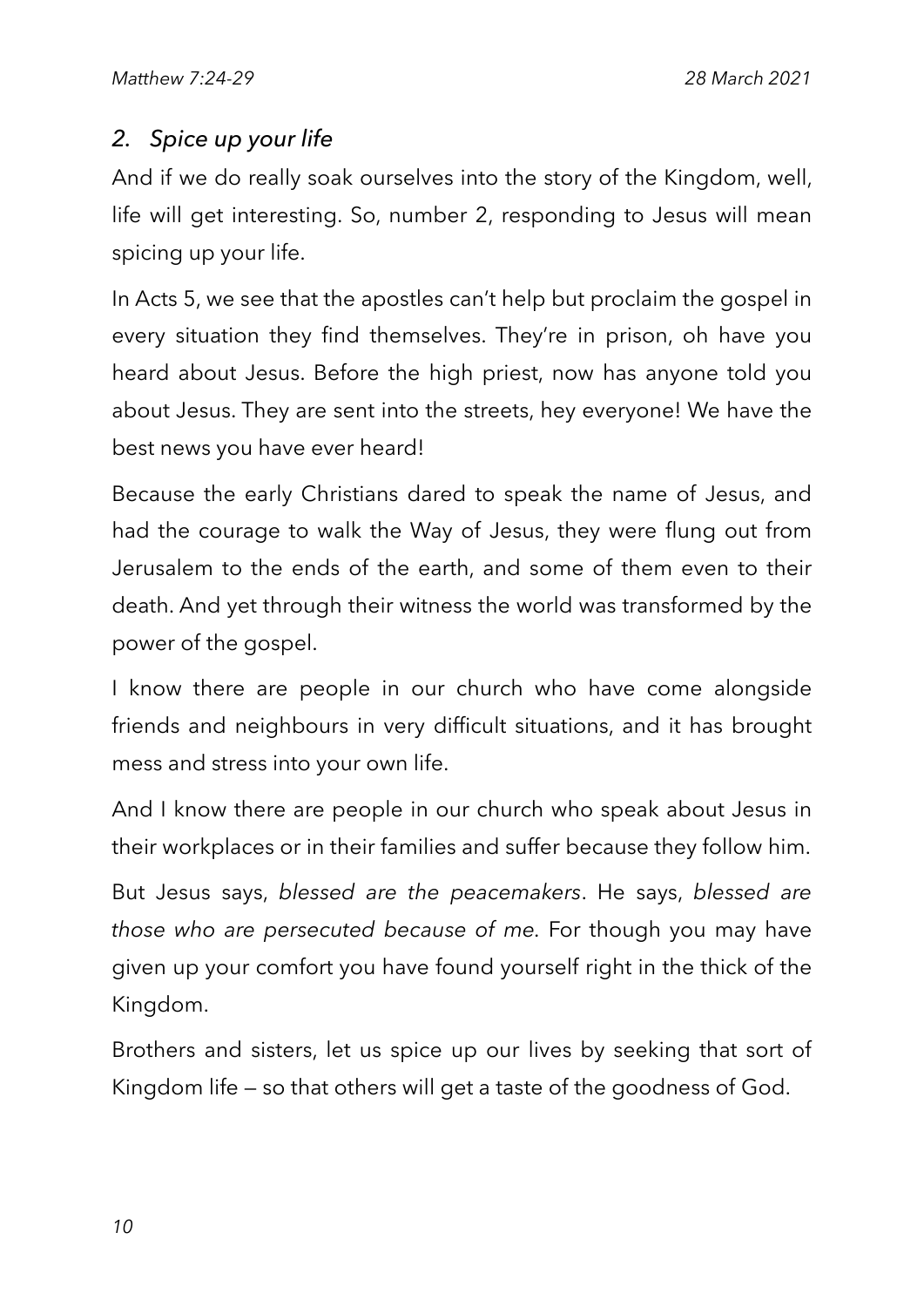#### *3. Get creative*

And so we're going to need to - number 3 - get creative! I love here that Jesus doesn't say: here are the detailed architectural plans for the *Christian house*. No, he says: here's a foundation, now build!

In the golden rule, Jesus invites us to use our imaginations, to think creatively about how we would like to be treated in any given situation and then go ahead and do that for others.

In our work, when we go to school, as we live with our families and hang out with our friends, as we speak to the people in our street or as we gather together as a church family, Jesus liberates us to use the gifts he has given us, and the opportunities before us, in whatever ways we can to shine for the light of the kingdom.

There is something beautiful and exciting about the creative freedom of the Christian life. The world is not a dull place, it is a theatre of God's glory, and Jesus invites us to take up the Script of the gospel, and to improvise a life of love for God and for our neighbours, to display to all the world the glorious goodness of God.

#### *4. Pray, pray, pray!*

Which means, fourthly we need to pray. And it's right in the middle of our seven suggestions because it is right in the middle of Jesus' sermon. Prayer is the renewable power source of life in the Kingdom of God. And in the sermon on the mount Jesus gives to us the comfort of *set prayer* in the Lord's prayer. AND he gives to us the encouragement of *free prayer* in his call to ASK, SEEK, and KNOCK. And most of all he gives us the assurance of God's attention — for God is not our heavenly boss, or heavenly landlord, he is our heavenly Father, hanging on our every word.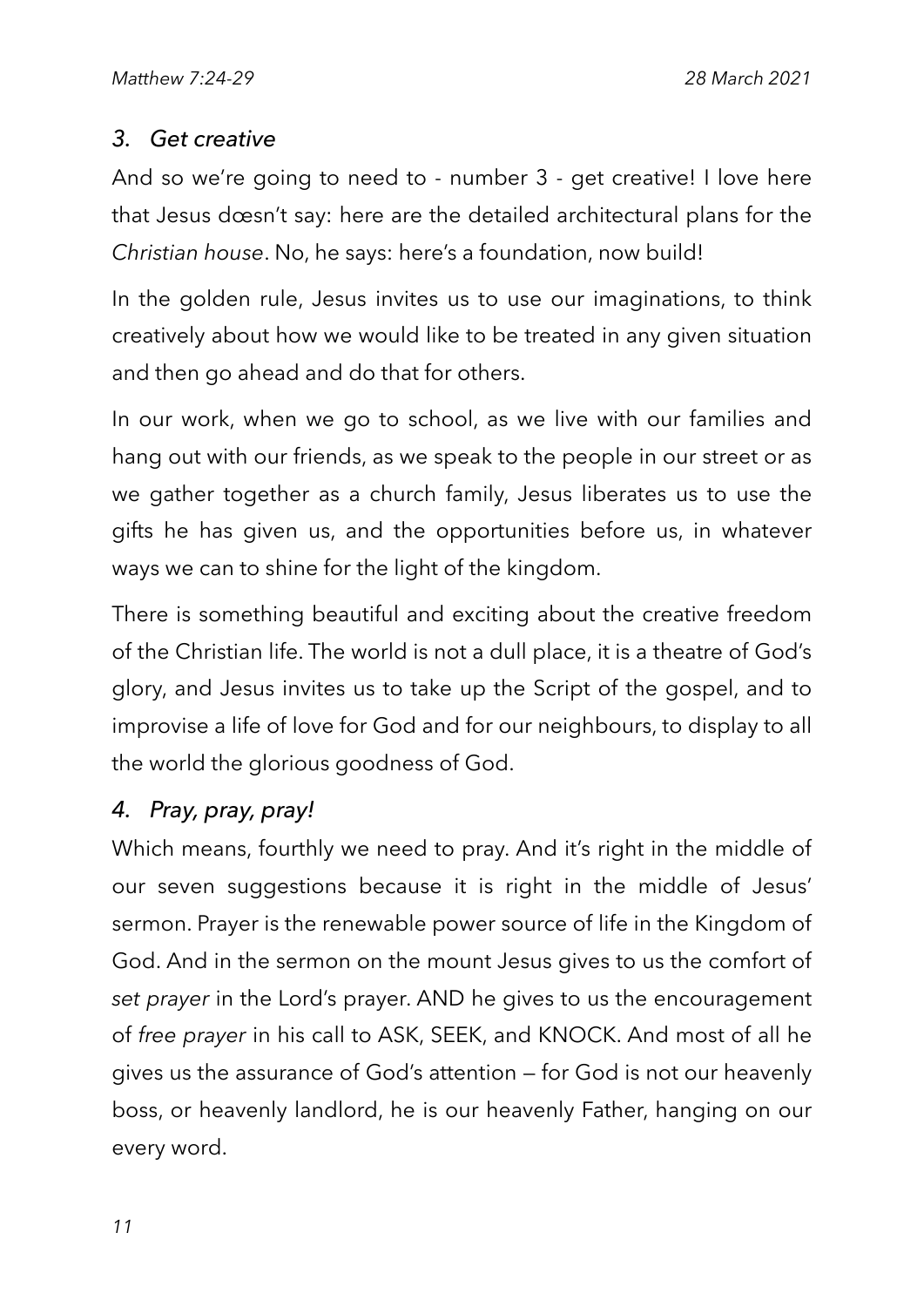I imagine you have heard that we shouldn't be too quick to ask for things from God, but should pray first and more often prayers of thanks and praise. And there is a truth in that advice, but it is worth saying all throughout the sermon Jesus dignifies the simple asking of prayer. Here is how one writer puts it:

*All six sentences of the Lord's prayer are petitions, that is, they are askings. And the right way for disciples to appear before God is not as givers to a divine Egoist, but as receivers from a generous Father. There can be more self-centredness in the praise understanding of worship, which assumes that we are the important actors and God the passive recipient, than there is in the asking understanding of worship, which lets God be God and us be human beings.*

How many of our prayers go unprayed because deep down we don't want to really face up to the fact that life is well beyond our control. Or deep down we just don't believe that God is interested in our little concerns.

*Oh what peace we often forfeit, O what needless pain we bear, All because we do not carry Everything to God in prayer.*

But what a friend we have in Jesus! And what a Father we have in heaven! So ask, seek, knock. Pray, pray, pray!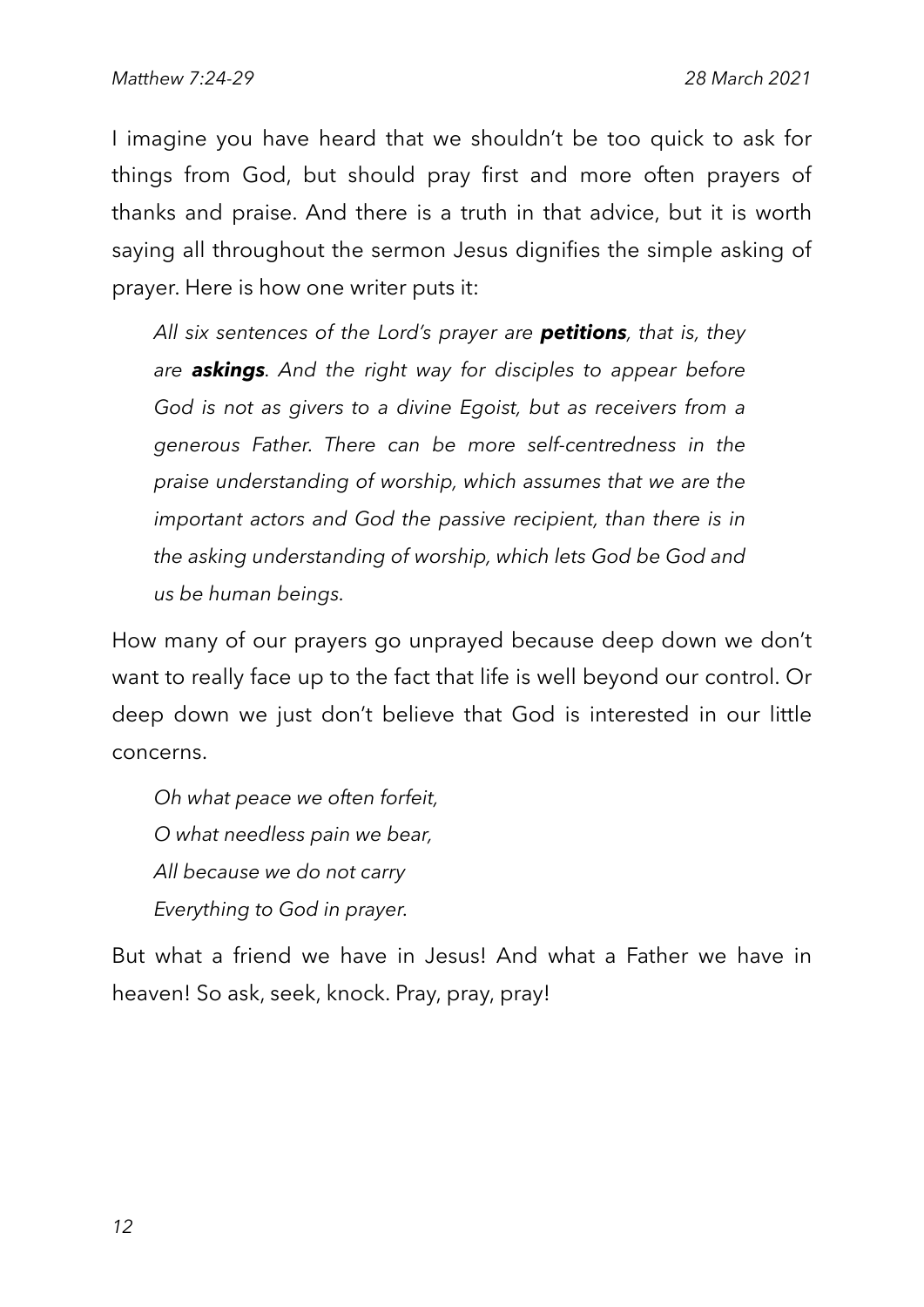## *5. Give for the gospel*

Then number 5: Give for the gospel! One of the most counter-intuitive lines in the whole Sermon on the Mount is chapter 6 verse 21 — Jesus says, *where your treasure is there your heart will be also*. The order there seems backwards to me. I expect Jesus to say that if your heart is in the right place then your treasure will follow! But Jesus says if we treasure the right things we will find our heart will get in line.

So if you find yourself wondering how you can ignite passion in your heart for the Kingdom, then perhaps the answer will be to invest your treasure in the Kingdom. I was hearing from Andrew Miller yesterday about the constant needs with DMI, maybe you could invest in sharing God's love with the deaf community around the world? Or you could contact one of our mission partners, or invest in another ministry here in Sydney or around the world. Be creative!

Or perhaps your time is your treasure. Maybe you could chat to Steph about serving in kids church, or volunteer with a Christian organisation. Again, be creative!

Put your money where the gospel is, throw your treasures into the Kingdom, and watch your affection grow for the things of God.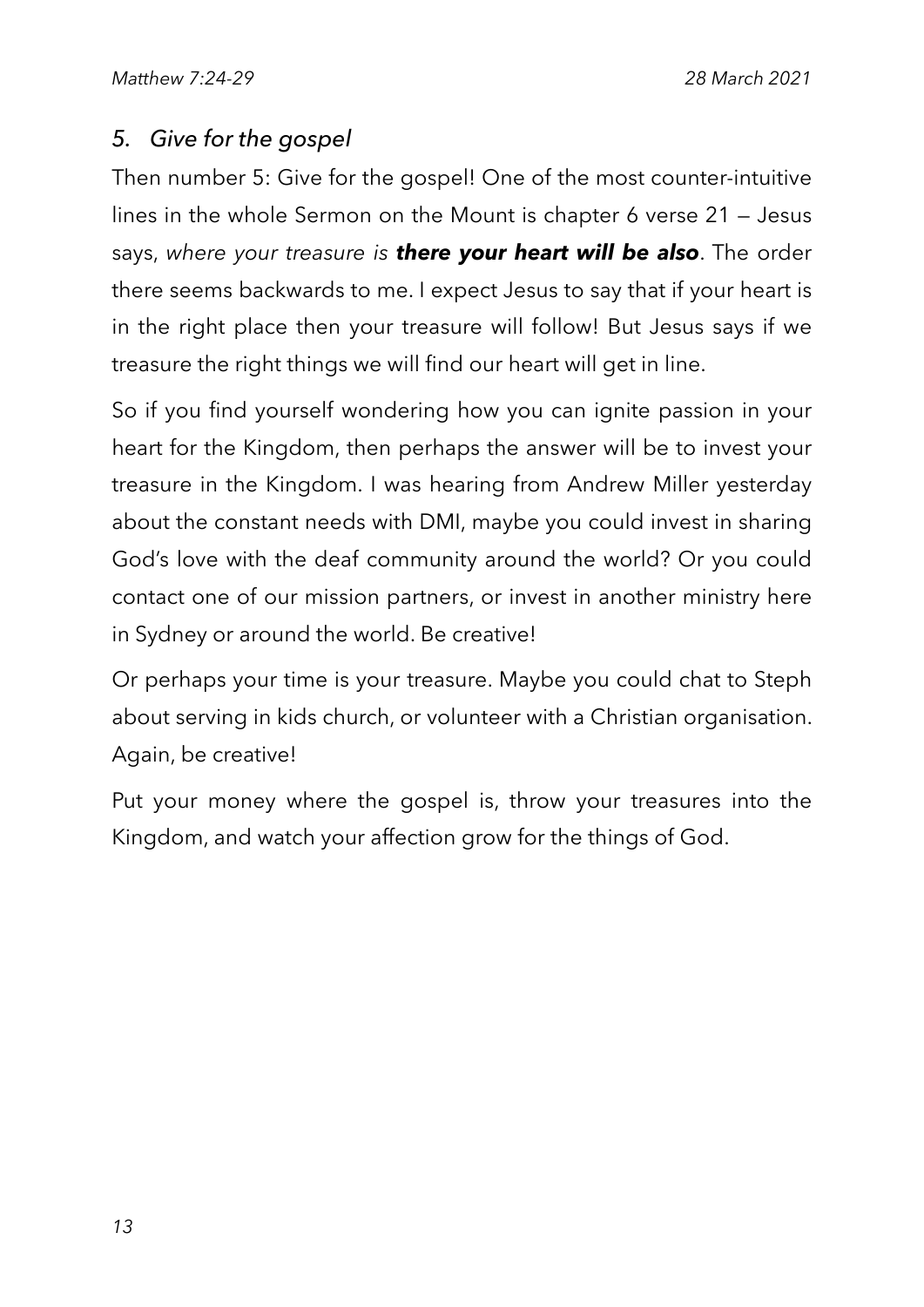#### *6. Examine yourself*

And then number 6. *Examine yourself*. If the great danger is selfrighteousness, then self-examination is crucial for the Christian life. All of us must give attention to the planks in our own eyes. Or to extend Jesus' metaphor here, we must assess whether we are digging down into the rock, or whether we are trying to build an extension onto the sand.

A medieval Catholic priest called Ignatius of Loyola wrote a book called *Spiritual Exercises* which included a series of prayers for the end of the day. It was called the daily examen (E-X-A-M-E-N) and was to be a period of thankful reflection and humble reflection. It included 5 elements:

- *1. Ask for the light of God to shine, so that we would see as God sees and not just with our own eyes.*
- *2. To give thanks for God's provision*
- *3. To reflect upon the events of the day*
- *4. To confess our sin and seek God's forgiveness.*
- *5. To look ahead and pray for the day*

It's like a method for plank removal, kingdom seeking and rock building. Examine yourselves.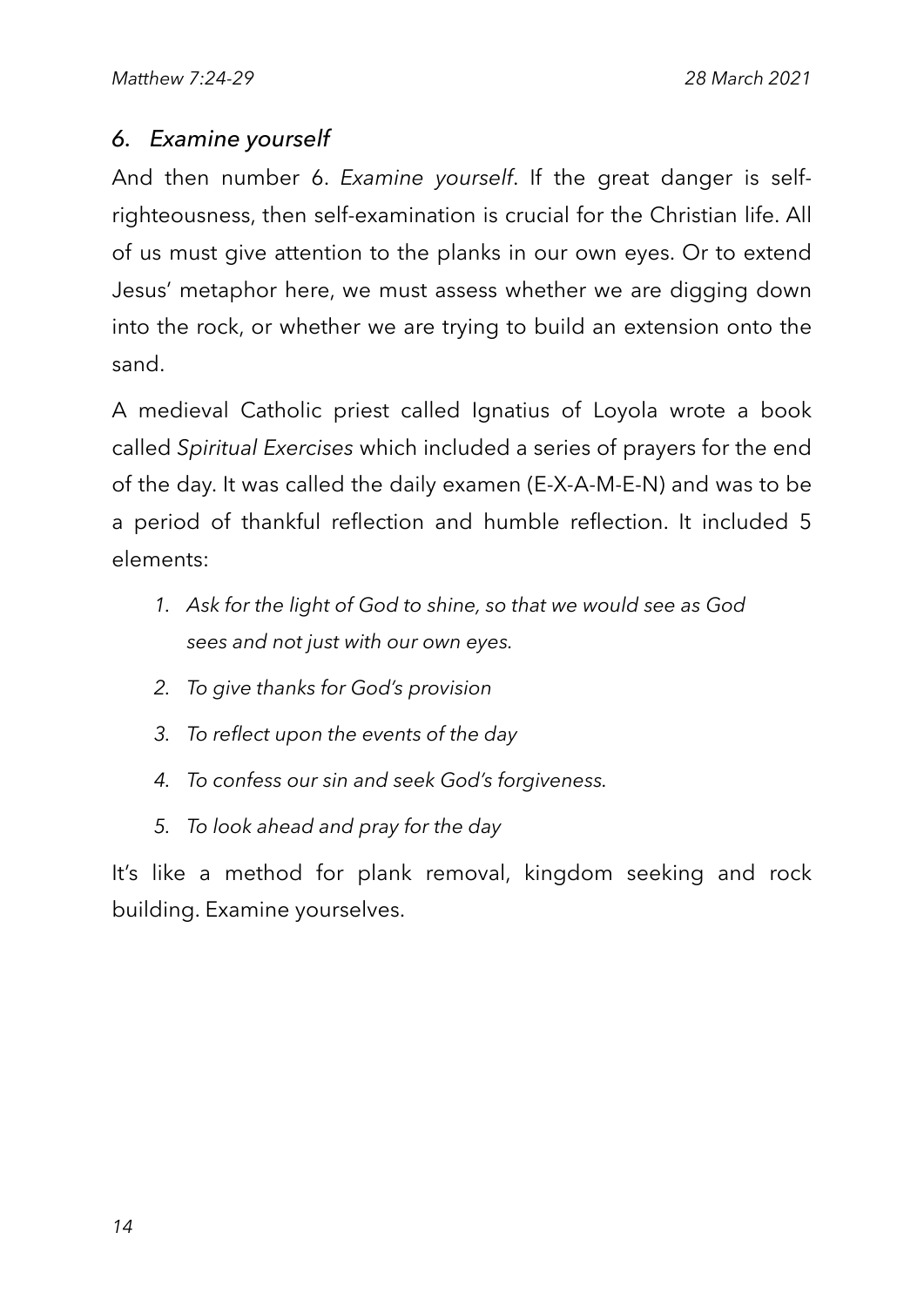#### *7. Fix your eyes on Jesus*

But then finally, we do not keep our eyes looking inward at ourselves, we turn ourselves out and fix our eyes upon Jesus.

Someone in our home group this week made a brilliant connection. Jesus tells us that we are the light of the world in Matthew 5:14. And then later in chapter 6 verse 22 he says this:

*The eye is the lamp of the body. If your eyes are healthy, your whole body will be full of light*.

The real question is: what do you have you *eye* on?!

And if you want to shine your light, then keep your eye on Christ!

If you want to live for the Kingdom, then keep your eyes on the King!

For even as we think of the necessity of *our* response to Jesus' sermon; the most stunning thing is actually Jesus' *own* response to his words and it is here where we will finish:

For Jesus does not remain on the mountaintop as judge. No in chapter 8 verse 1, we read the glorious words: *Jesus came down from the mountainside*.

And in the coming chapters Jesus reaches out and touches a leper and makes him clean. He extends his mercy to the outsiders and the outcasts. He forgives sins with the divine authority of God, and commands a paralysed man to walk. He dines with tax-collectors and raises the dead. He gives sight to the blind and freedom to the oppressed. And then in the ultimate act of cheek-turning love Jesus goes to a cross to die so that his enemies might know the mercy of God. And he rises from the grave to show that God's Kingdom really is coming, that life really does triumph over death, and light really does drive back the darkness.